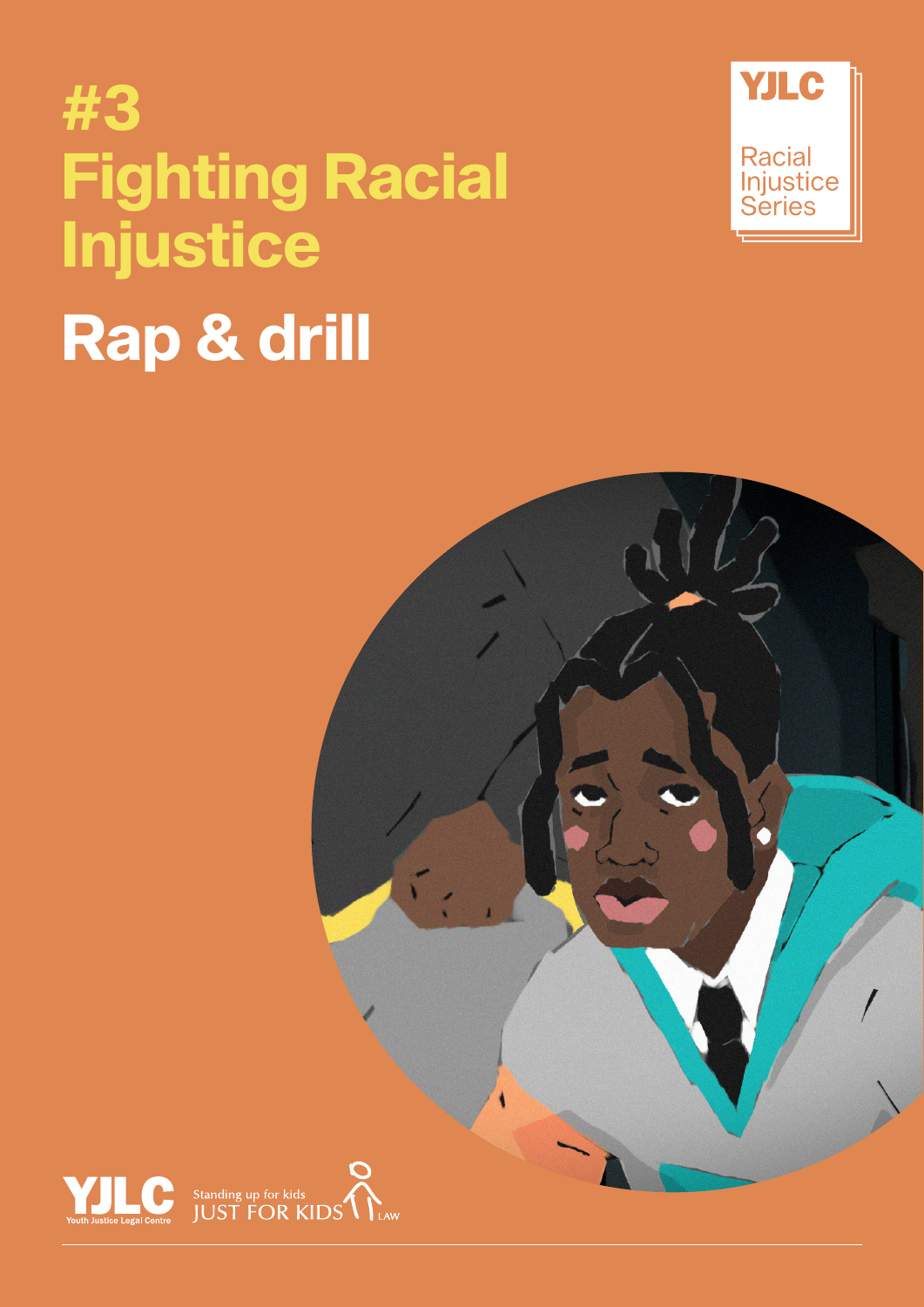This guide is the third in a three-part series designed to equip practitioners with knowledge and strategies for identifying and challenging racism facing Black, Brown and Racialised children and young adults in the criminal justice system. Developmental maturity is more helpful than chronological age in deciding on the best response to young adults.

Part 1 of this series introduces the overarching principles. Part 2 looks at how to apply the principles in a criminal practice. Part 3 looks specifically at cases involving evidence of gang affiliation in rap and drill music.

This work has been developed in consultation with Black, Brown and Racialised children and young adults, as well as an Advisory Board constituted of predominantly Black, Brown and Racialised expert practitioners.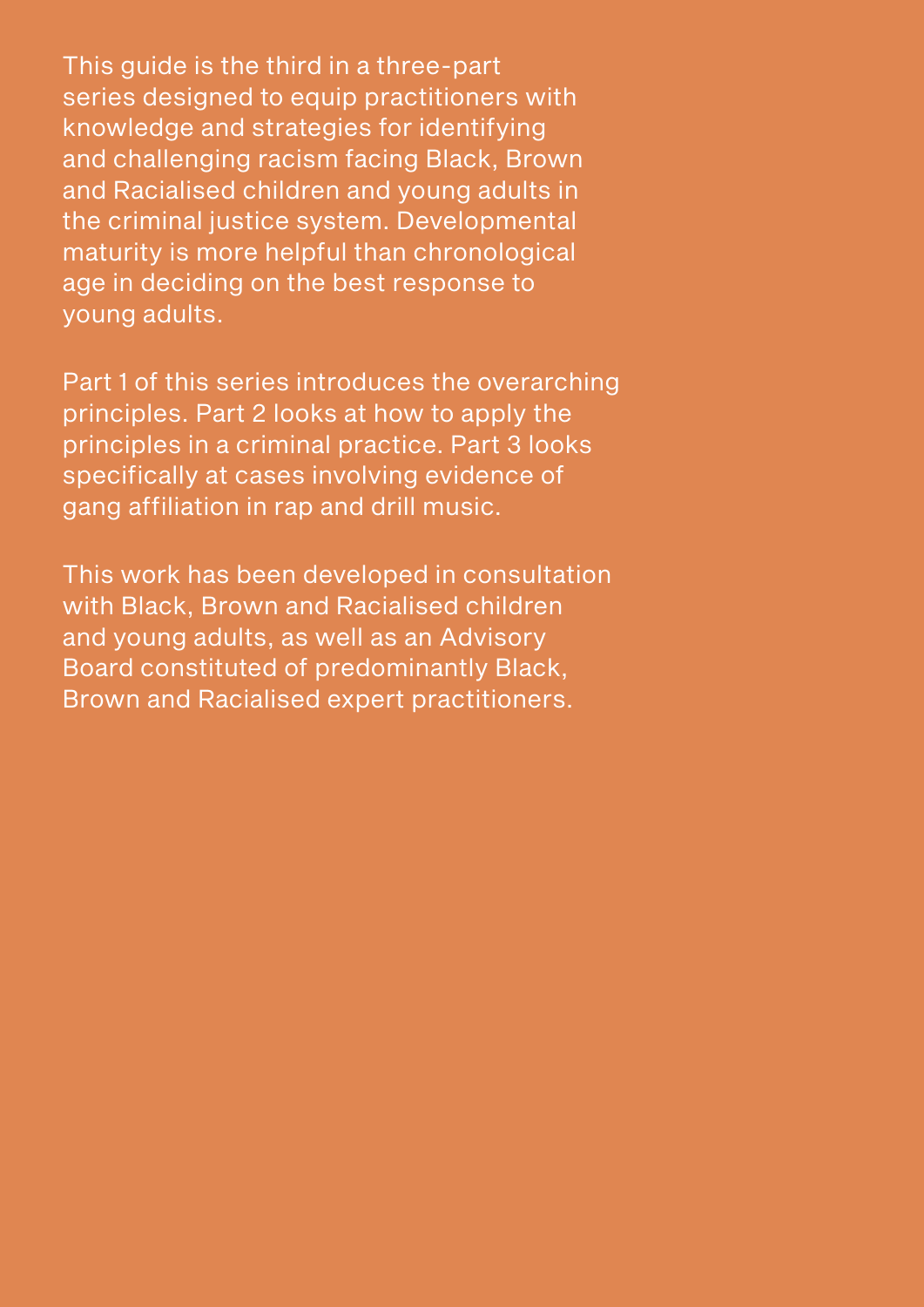# **Contents**

| The problem                                                                    |                 |
|--------------------------------------------------------------------------------|-----------------|
| Joint enterprise, gang affiliation and insignia<br>and rap and drill           | h               |
| Resisting the criminalisation of rap and drill<br>in and outside the courtroom | 12 <sup>°</sup> |
| Annexes                                                                        | 13              |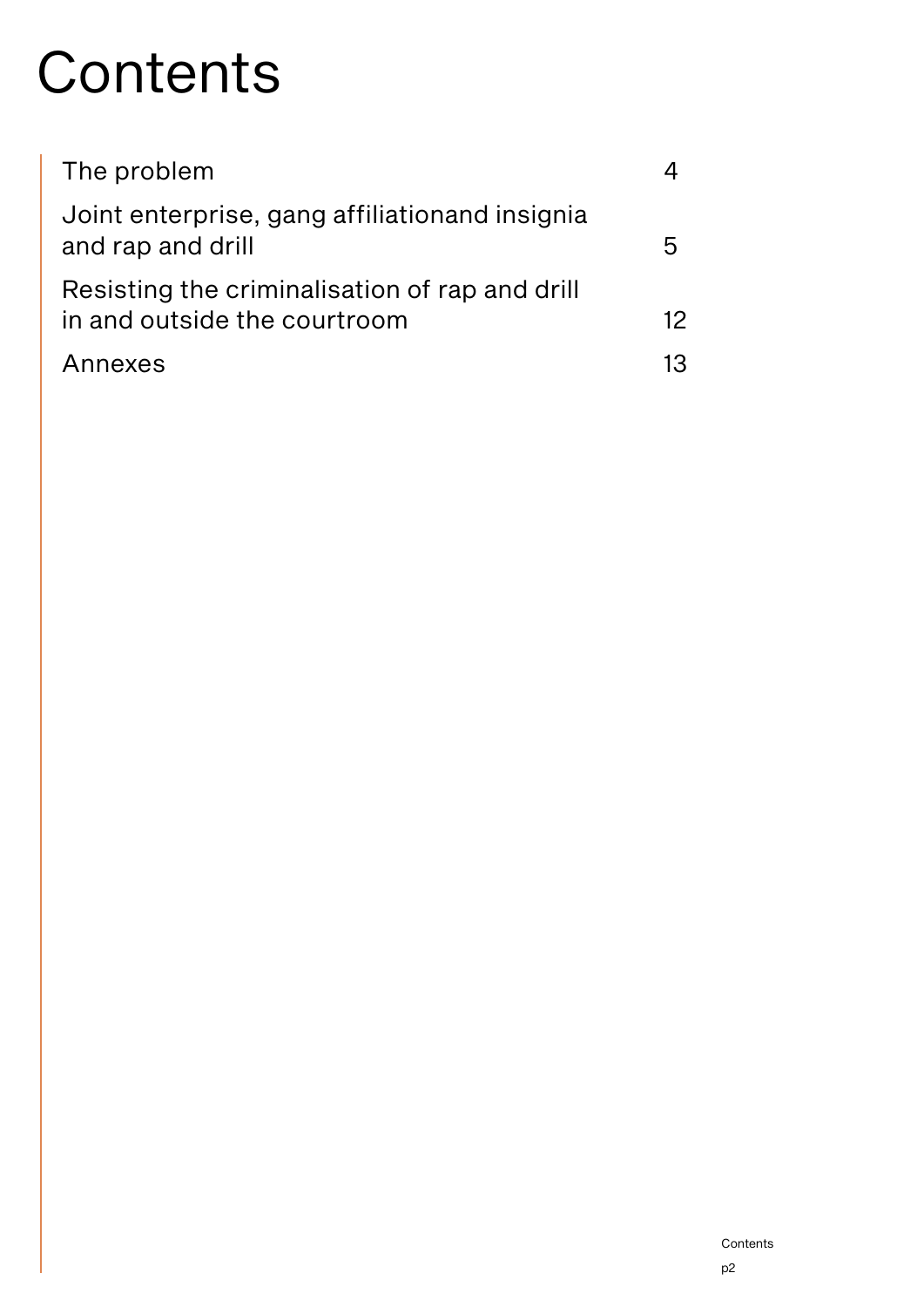# <span id="page-3-0"></span>The problem

The non-governmental organisation (NGO) JUSTICE stated in February 2021 that the misuse of drill music to secure convictions is a 'profound example' of the systemic racism which has left Black culture repeatedly under attack in this country.1 This systemic and institutional racism, and means of resisting it in the criminal courts, will be explored in the sections below. The following facts illustrate the problem:

- Black defendants feature more heavily in joint enterprise prosecutions<sup>2</sup> and are prosecuted in other criminal trials that 'overwhelmingly'3 involve the use of features of Black cultural heritage, such as rap and drill music, as evidence of bad character, motive and association. A 'joint enterprise' prosecution is one in which the prosecution will seek to prove the existence of a common criminal purpose between the parties charged with a crime. Typically, there will be a principal defendant ('D1'), often said to be the direct perpetrator of a crime, charged alongside an accessory/ accessories ('D2', 'D3', 'D4' etc), said be to equally as guilty as D1 on the basis that they have assisted or encouraged the commission of a crime. Parties may be referred to, collectively, as 'co-venturers'.
- Discourse about gang membership is 'significantly' more likely to be used in 'joint enterprise' prosecutions involving Black defendants.4
- Ancillary criminal behaviour orders (CBOs) have also been imposed on drill artists, including the high-profile musician Digga D, as a form of cultural censorship.<sup>5</sup>
- Black young people are overwhelmingly identified and registered to 'gangs matrixes' – intelligence tools used by police to identify and risk-assess gang members – although they make up a much smaller proportion of those convicted of youth violence.<sup>6</sup> For exam- <sup>in prison.'</sup> ple, Amnesty International found that 78 per cent of people on the 'gangs matrix' in London were Black, compared to just 27 per cent of those involved in violence in London being Black, and subsequently called the matrix a 'racialised' war on gangs that stigmatises young Black men and violates their human rights.7
- The problem of Black youth growing up under constant police surveillance, whether on the streets or online, and the subsequent psychological harms of this, has been acknowledged both in the UK (as above) and in the US.8 Relying on evidence of gang membership forms part of this surveillance apparatus, as it enables police to monitor Black youths' friends, families, communities and activities in an attempt to use this data against them in criminal prosecutions.

'My brother is in prison, wrongfully convicted. It's his birthday today. It's his 10th year of serving a 14-year sentence. It's because of ... the joint enterprise law ... It's because of that he has been sentenced for 14 years

- 1 S Paul, 'Tackling racial injustice: children and the youth justice system', JUSTICE, 25 February 2021, [https://files.justice.org.uk/wp-](https://files.justice.org.uk/wp-content/uploads/2021/02/23104938/JUSTICE-Tackling-Racial-Injustice-Children-and-the-Youth-Justice-System.pdf)23104938/JUSTICE-Tackling-Racial-Injustice-Children-and-the-Youth-Justice-System.pd
- 2 See, for instance, D Conn, 'One death, 11 jailed teenagers: was a Moss Side murder trial racist?', The Observer, 5 June 2021, [www.](http://www.theguardian.com/world/2021/jun/05/one-death-11-jailed-teenagers-was-a-moss-side-trial-racist?) dian.com/world/2021/jun/05/one-death-11-jailed-teenagers-was-a-moss-side-trial-rac
- 3 T Ward and S Fouladvand, 'Bodies of knowledge and robes of expertise: expert evidence about drugs, gangs and human trafficking', [2021] (6) CrimLR 442–460, citing research in L Fatsis, 'Policing the beats: the criminalization of UK drill and grime music by the London Metropolitan Police' (2019) 67 Sociological Review 1300, 1305–1308; A Owusu-Bempah, 'Part of art or part of life? Rap lyrics in criminal trials', London School of Economics, 27 August 2020
- 4 P Williams and B Clarke, 'Dangerous associations: Joint enterprise, gangs and racism: An analysis of the process of criminalisation of Black, Asian and minority ethnic individuals', (2016) Centre for Crime and Justice Studies
- 5 See 'Defending Digga D: criminal behaviour orders, rehabilitation and cultural censorship', Bindmans LLP, 11 December 2020, [www.](http://www.bindmans.com/insight/blog/defending-digga-d-criminal-behaviour-orders-rehabilitation-and-cultural-censorship) ight/blog/defending-digga-d-criminal-behaviour-orders-rehabilitation-and-cultural-c
- 6 P Williams and B Clarke, 'Dangerous associations: joint enterprise, gangs and racism: an analysis of the process of criminalisation of Black, Asian and minority ethnic individuals' (2016) Centre for Crime and Justice Studies. See also: S Swann, 'Drill and rap music on trial', BBC News, 13 January 2021, [www.bbc.co.uk/news/uk-55617706;](http://www.bbc.co.uk/news/uk-55617706) see also K Rymajdo, 'Drill lyrics are being used against young Black men in court', Vice, 24 August 2020, [www.vice.com/en/article/4ayp5d/drill-lyrics-used-against-young-Black-men-court-uk%20](http://www.vice.com/en/article/4ayp5d/drill-lyrics-used-against-young-Black-men-court-uk%20)
- 7 'Trapped in the matrix: secrecy, stigma, and bias in the Met's gangs database', Amnesty International, May 2018, [www.amnesty.org.uk/](http://www.amnesty.org.uk/files/2018-05/Inside%20the%20matrix.pdf?VersionId=VtHJ.NawP4favLWa0mjswpaSStRrPneB) [files/2018-05/Inside%20the%20matrix.pdf?VersionId=VtHJ.NawP4favLWa0mjswpaSStRrPneB](http://www.amnesty.org.uk/files/2018-05/Inside%20the%20matrix.pdf?VersionId=VtHJ.NawP4favLWa0mjswpaSStRrPneB)

8 K Henning, 'The rage of innocence: how America criminalizes Black youth', Pantheon, September 2021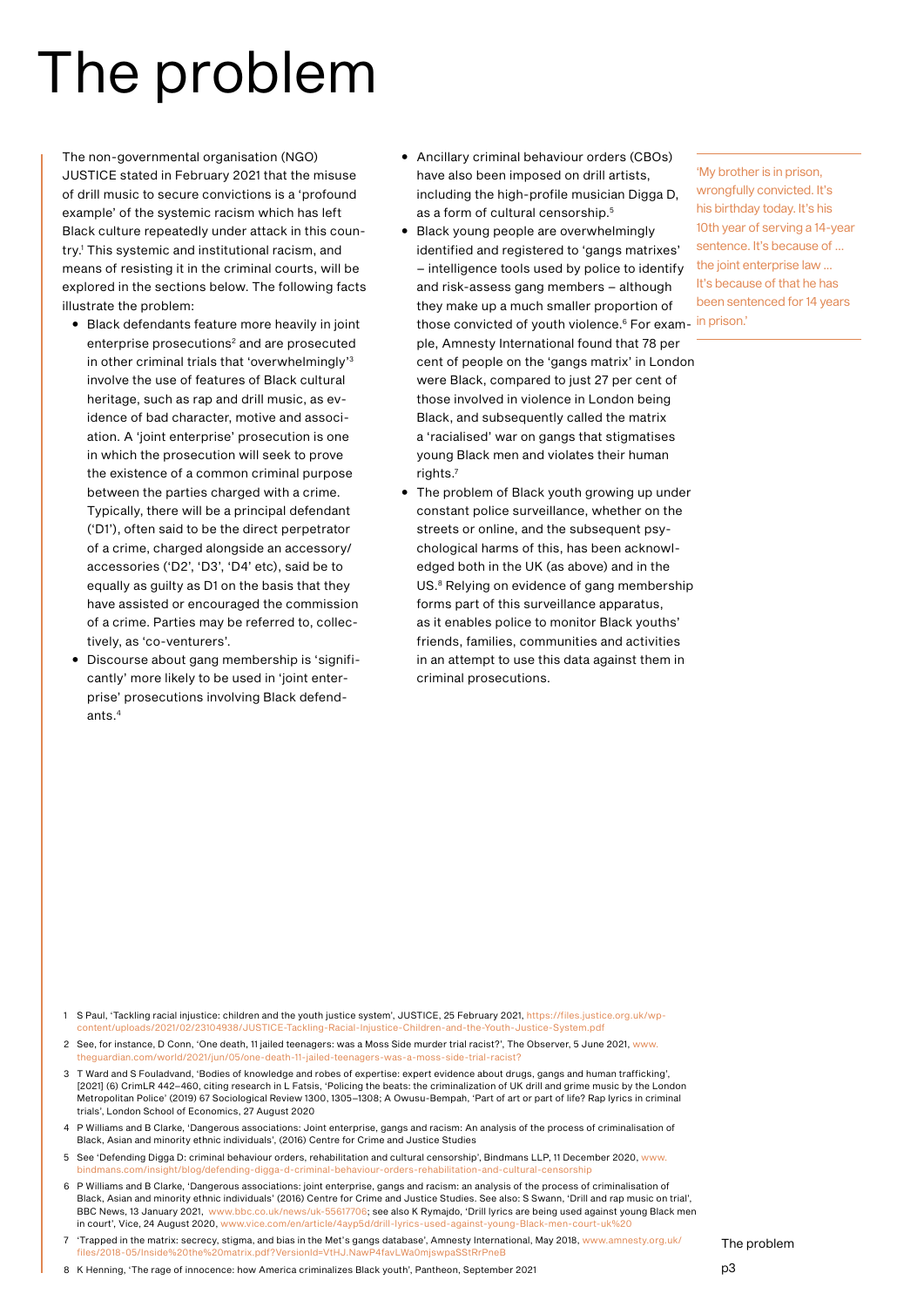## <span id="page-4-0"></span>Joint enterprise, gang affiliation and insignia and rap and drill

The use of gang affiliation, insignia, rap and drill evidence in relation to Black children at trial is plainly racist and/or results in multiple forms of racial stereotyping, including:

- the labelling of Black children and their peer groups as 'gangs'
- the association of Black children and young adults with gangs and violent and problematic behaviour
- the labelling of gangs as problematic and inherently violent
- the association of gangs (and individual members) with communal acts of violence, criminality and other problematic behaviours
- the association of some Black children and young adults' culture, such as rap and drill music, with gang-based violence and criminal acts.9

It is important to note that the issue of gang affiliation can be advanced in contexts outside of rap and drill cases and remains central to the racialised criminalisation of Black youth in the UK.10

The focus of this guide, however, is the use of rap and drill material as evidence of 'gang affiliation', which remains a common feature of criminal prosecutions of this type. The two should not be elided. For instance, separate experts may be required to proffer views on particular gang membership/activities, as distinct from their relation to rap and drill music and/or video content.

#### **Overview of discrimination by criminalising rap and drill music**

Reliance on evidence of rap and drill as evidence of 'bad character' or 'negative associations' has criminalised and demonised Black-led genres of music and legitimate forms of artistic expression for Black children and young adults.<sup>11</sup>

'To label violent and inflammatory rap lyrics as "misconduct" is to misunderstand and vilify the genre. We don't usually consider it misconduct to write or perform violent folk, rock or pop lyrics. Nor do we consider it misconduct to write graphic crime novels, violent plays or films, or even to play violent video games. So why is it reprehensible to partake in a genre known for its figurative language, use of metaphors, symbolism and exaggerations?'

> Abenaa Owusu-Bempah<sup>12</sup>, Assistant Professor of criminal law and criminal evidence at the London School of Economics

'The genres of popular music and video that feature in trials are dominated by Black performers and audiences, so an over-literal interpretation which treats them as evidence of criminal activity will disproportionately tend to criminalise Black people, including people who might be guilty of nothing worse than adopting a criminal persona for purposes of entertainment.'

> Dr Tony Ward, Professor at Northumbria Law School and Dr Shahrzad Fouladvand, Lecturer in International Criminal Law, University of Sussex

The Black, Brown and Racialised children and young adults in our working group strongly felt and expressed that the Criminal Justice System's treatment of rap and drill music is racist and censors their truth, art and culture. Some considered

that Black people who make rap and drill music do so as a means of healthy self-expression, a way to improve their socio-economic circumstances and to evade 'criminal' acts, rather than incite them.

'I don't think it incites violence, I think it's a truth.'

Joint enterprise, gang affiliation and insignia and rap and drill

- 9 For commentary, see: quoted in: P Williams and B Clark, 'Dangerous associations: joint enterprise, gangs and racism: an analysis of the process of criminalisation of Black, Asian and minority ethnic individuals', (2016) Centre for Crime and Justice Studies
- 10 The problem is also prevalent in the US. For a more thorough exposition of the problems posed by allegations of gang affiliation, see John M Hagedorn's 'Gangs on trial: challenging stereotypes and demonization in the courts', Temple University Press, January 2022. This text considers how to combat racial stereotypes in trials and sentencing hearings where gang membership is relied upon, and applies concepts from social psychology to understand injustice, ultimately arguing that dehumanisation is the psychological foundation of mass incarceration
- 11 See, for example, K Rymajdo, 'Drill lyrics are being used against young Black men in court', Vice, 24 August 2020, [www.vice.com/en/](http://www.vice.com/en/article/4ayp5d/drill-lyrics-used-against-young-Black-men-court-uk%20) [article/4ayp5d/drill-lyrics-used-against-young-Black-men-court-uk%20](http://www.vice.com/en/article/4ayp5d/drill-lyrics-used-against-young-Black-men-court-uk%20)

12 'Part of art or part of life? Rap lyrics in criminal trials', LSE British Politics and Policy, 27 August 27 2020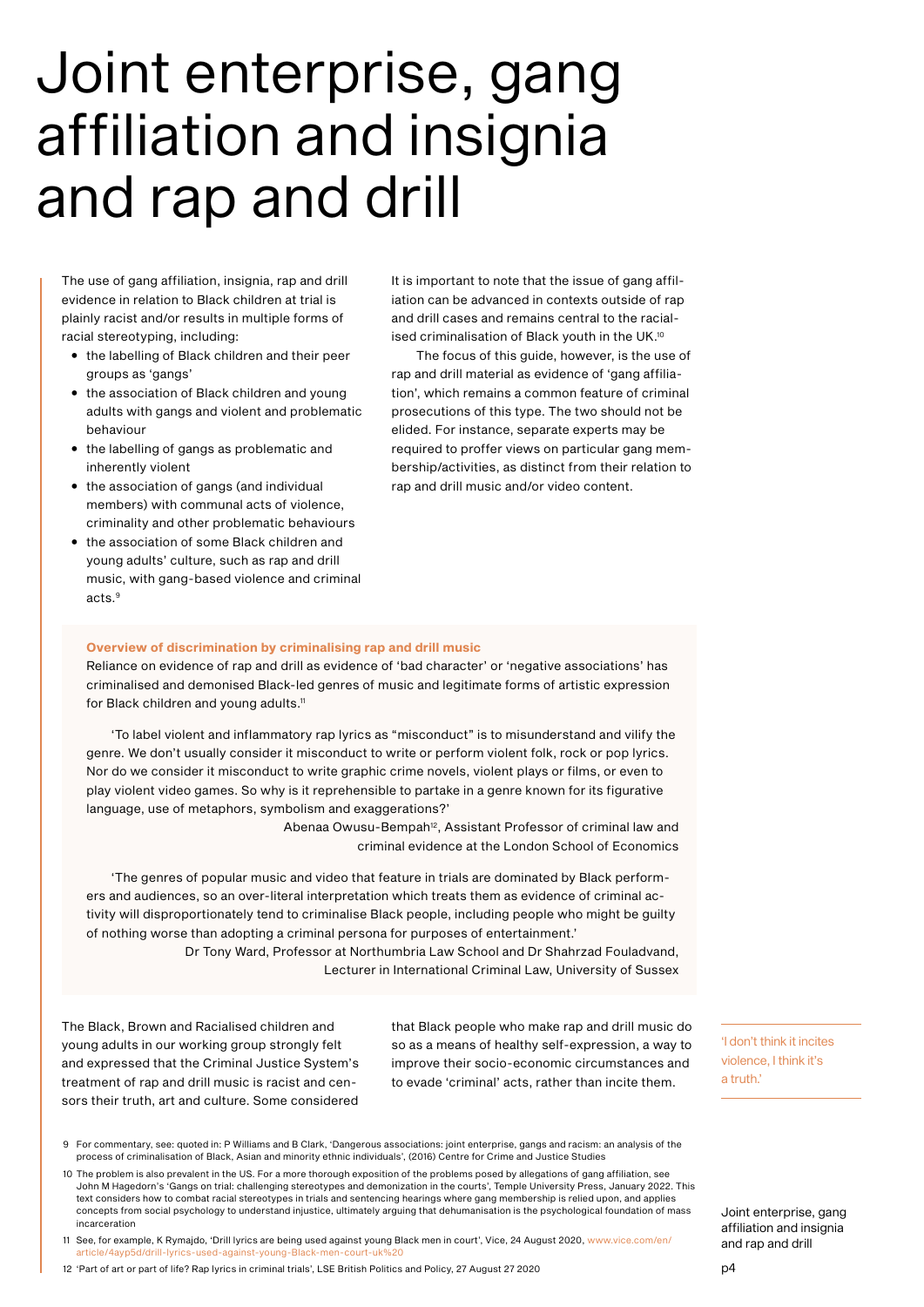They firmly resonated with this music as a mirror of their communities' lived experiences:

- 'That's the life that the young kids are living ... I feel that it's wrong to censor someone's music and censor someone's art if that's the truth they're talking. A lot of what these rappers are talking is their truth ... Give them their platform, let them breathe and grow.'
- 'I don't believe if it was a different race or a different cultural group, of which there are a lot ... releasing negative, harmful, offensive music, I don't believe they are being given orders by the police saying they can't express themselves.'
- 'Music is a tunnel that there is a light at the end of.'
- 'Violence is a choice and I don't think drill necessarily force feeds that choice to anybody.'
- 'The good thing is they put all that rage and energy into music.'

## Action

Stages at which you can take action include:

- 1. Arguing to exclude applications to introduce evidence in the youth court or Crown Court. Closely scrutinise the alleged relevance of the evidence and highlight the prejudice of it.
- 2. At trial, once the evidence has been admitted.
- 3. In closing speeches to the jury.
- 4. In the legal directions and summing up of the law given to the jury, where applicable.

'I think that drill is a way for people to express their emotions'

## How does the Crown present its evidence?

The practice of admitting evidence of gang affiliation/insignia and rap/drill music into evidence typically involves two elements:

- 1. the admitted evidence itself that is, the music, and
- 2. the police expert opinion<sup>13</sup> that the Crown will rely on to provide 'guidance' for the jury – that is, guidance as to the interpretation and meaning of the rap and drill lyrics.

## Rap and drill music: particular considerations

There are particular evidential considerations that apply to the admission of rap and drill music.

## Practical advice: checklist for the use of rap and drill music as evidence

#### Admissibility arguments

- 1. What is the matter in issue:
	- membership of a gang?
	- bad character?
	- evidence of the commission of the offence in question?
	- state of mind?
- 2. What is the disputed evidence, and how directly attributable to the defendant is it? Is the material:
	- a recording by the defendant?
	- an endorsement by the defendant of a published rap or drill lyric?
	- nothing more than the defendant being in possession of a published rap lyric or video?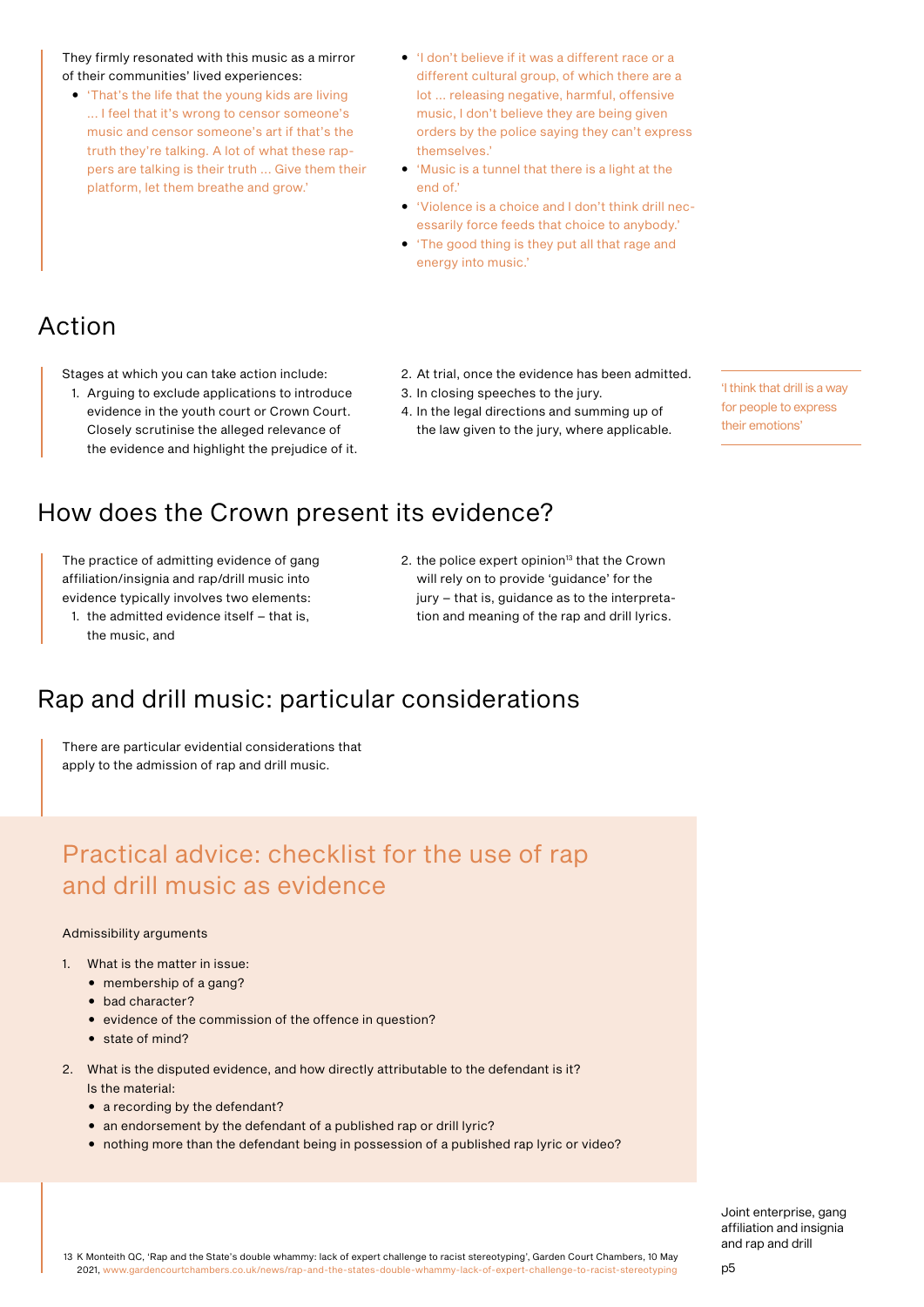In cases involving rap and drill videos, consider the defendant's actual role in the video and the extent of their participation. See, for instance, the case of R v Alimi,<sup>14</sup> where the Court of Appeal held that it was an important distinction that the defendant's role was simply as an extra and that he spoke no so-called 'gang related' lyrics whatsoever.

- 3. On what basis is the material being admitted?
	- 1. To do with the facts of the offence under s98 Criminal Justice Act (CJA) 2003?
	- 2. 'Reprehensible conduct' under s112 CJA 2003?
	- Can the defence argue that it is neither? That is, is it 'simply music'?

In making the argument that a piece of rap or drill music is simply music, you should ensure that you fully explore the issue – for example, through the calling of expert evidence and academic commentary.

For example: Dr Jonathan Ilan (Senior Lecturer in Criminology, City University London) argues that it is inaccurate and unhelpful to view drill videos as evidence of violent crime or as attempts to glorify or precipitate it. Instead, the stylised videos and violent lyricism can be seen as forms of artistic performance that reveal an ambiguous relationship to criminality.<sup>15</sup>

- 4. What link does the Crown allege between the material, the crime and the defendant?
	- What similarity does the material have with the crime?
	- What is the extent of the remoteness in time between creation/use/access and the crime?
- 5. Is the material relevant to an important matter in issue, such as:
	- commission of offence?
	- statement of murderous intent?
	- demonstration of membership/affiliation with a gang alleged to be responsible?
- 6. Invite the judge to consider exercising their discretion not to admit the evidence due to its potential prejudicial nature.

Rely on:

• Academic research and other research or commentary pointing to the disproportionate impact of the use of this evidence on young Black men and the extent to which it relies on the use of racial stereotypes.

For example, Ward and Fouladvand argue that 'rap lyrics and videos are overwhelmingly used against young, Black defendants to construct a narrative that resonates with stereotypes about Black criminality'.<sup>16</sup>

- Expert evidence, for example from an academic and/or cultural expert.
- If the evidence is admitted:
- Ensure that the issue of whether the rap or drill music is in fact art is fully argued before the jury.
- Consider contacting defence witnesses, to reference production, marketing and distribution of music and/or videos, especially if the defence case is that the content is simply art and has no connection whatsoever to any alleged criminal activity.
- Ensure that the admitted material is limited strictly to what is relevant for example, an entire video need not be played if a screenshot or part(s) of the video will suffice; or an entire rap song need not be played if a specific passage will do.
- Ensure that in legal directions the judge invites the jury to consider whether the lyrics are mere fictionalised accounts expressed in art.<sup>17</sup> In giving this direction, the jury should be taken to the evidence that supports this proposition.<sup>18</sup>

17 The Court of Appeal has recommended that such a direction should be given: R v Solomon [2019] EWCA Crim 1356

<sup>14</sup> [2014] EWCA Crim 2412

<sup>15</sup> J Ilan, 'Digital street culture decoded: why criminalizing drill music is street illiterate and counterproductive', (2020) The British Journal of Criminology, 60(4), pp994–1013, doi: 10.1093/bjc/azz086

<sup>16</sup> T Ward and S Fouladvand, 'Bodies of knowledge and robes of expertise: expert evidence about drugs, gangs and human trafficking', [2021] (6) CrimLR 442–460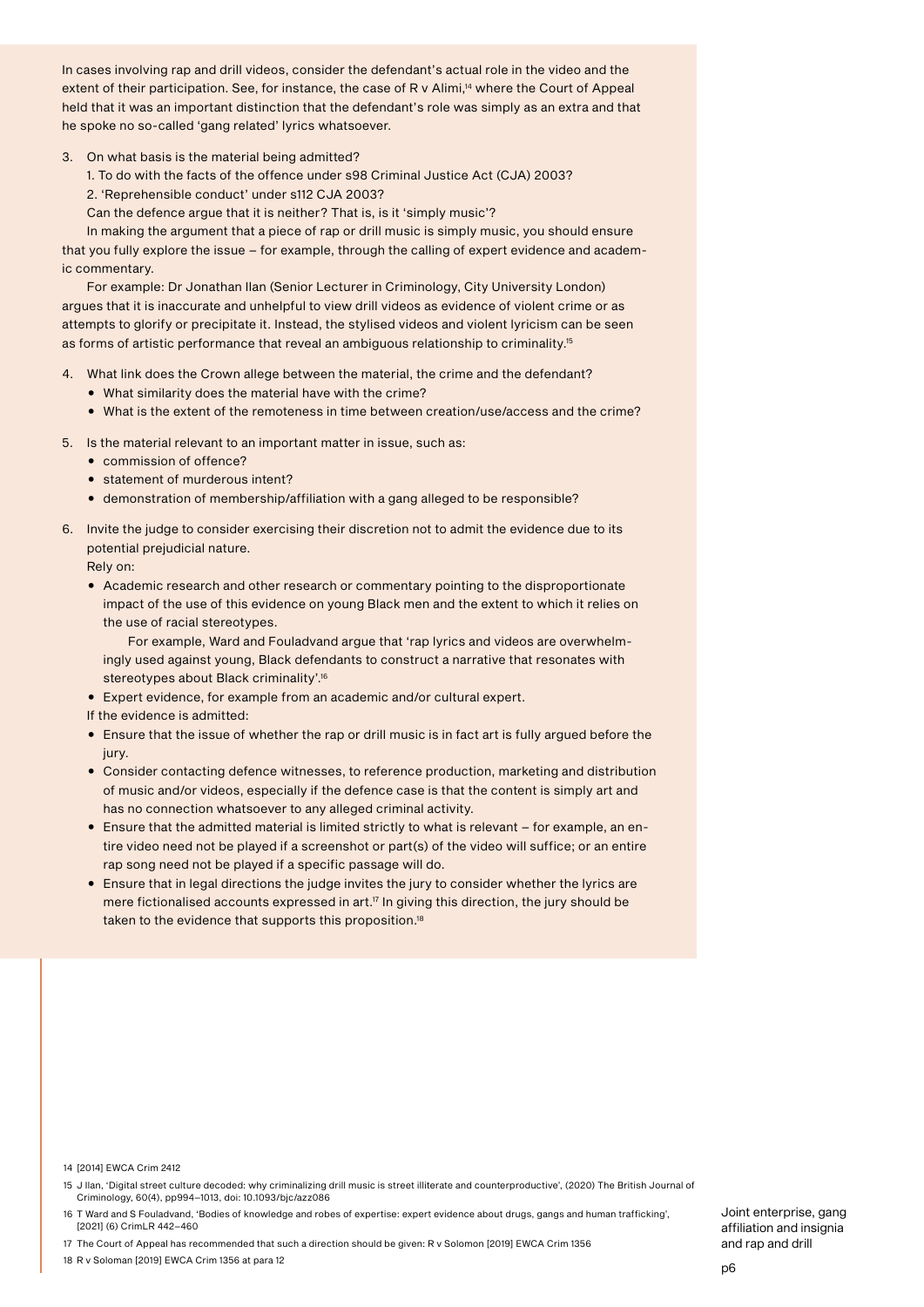## Challenging the admission of 'police expert opinion' evidence

It is now common practice for police officers to be put forward as experts on the basis that they allegedly can, through their work, claim experience in relation to gang activity and insignia and the interpretation and meaning of rap and drill music.

Challenging the admission of this evidence requires you to have a robust command of nuanced

rules governing admissibility, which emerge from a combination of case law and the Criminal Practice Rules (CrimPR) Part 19 'Expert evidence' and Criminal Practice Directions (CrimPD) Division V Part 19A 'Expert evidence', which are summarised in the annexes below.

## Practical advice: police expert evidence – opinion or fact evidence?

This guide adopts the phrase 'expert police opinion' evidence. There is debate as to whether, as a matter of law, the evidence given by police officers in this context is evidence of fact as opposed to opinion. The classification given to this evidence can have implications on the applicability of the hearsay rules.

Police officers provide their 'interpretation' of rap and drill. They are often unqualified as experts, and potentially rely, directly or indirectly, on racist stereotypes. The issue of police officers providing 'expert' evidence in court has been described by JUSTICE as amounting to 'no more than the prosecution calling itself to give evidence'.<sup>19</sup>

You are encouraged to contest this widespread lack of expertise. You are also encouraged to instruct your own independent rap and drill experts to assist in arguments to exclude or to inform the jury about the reality of this art form. Dr Eithne Quinn has set up a group of rap and drill experts who can be instructed on relevant cases. She has appeared as a defence expert in criminal trials, where it has been argued that 'formulaic invocations of violence are intended to establish "street credibility" and imitate successful performers, and cannot be taken literally'.<sup>20</sup> The article, published in the Criminal Law Review, contended that the correct label is 'opinion' evidence, and practitioners can rely on the arguments set out in this article to challenge so-called police experts.<sup>21</sup>

In summary, the article considers that there is nothing to indicate that police gang expertise is being subjected to any kind of rigorous scrutiny by defence lawyers, and that this expert evidence is in particular need of close scrutiny because of the risk that it will be tainted by structural or institutional racism.

This can make a material difference to Black, Brown and Racialised's children and young adults' cases, and is vital to integrating anti-racist approaches into criminal defence strategies.

### Problems with the Crown's use of police expert opinion evidence

Based on the reported cases on the Crown's use of police expert opinion evidence, you should be aware of three main issues.<sup>22</sup>

First, the practice of relying on police expert opinion evidence has:

• evolved without any 'systematic attention to the crucial issue of reliability'<sup>23</sup> and

19 S Paul, 'Tackling racial injustice: children and the youth justice system', JUSTICE, 25 February 2021, para 2.51, [https://files.justice.org.uk/](https://files.justice.org.uk/wp-content/uploads/2021/02/23104938/JUSTICE-Tackling-Racial-Injustice-Children-and-the-Youth-Justice-System.pdf) [wp-content/uploads/2021/02/23104938/JUSTICE-Tackling-Racial-Injustice-Children-and-the-Youth-Justice-System.pdf](https://files.justice.org.uk/wp-content/uploads/2021/02/23104938/JUSTICE-Tackling-Racial-Injustice-Children-and-the-Youth-Justice-System.pdf)

20T Ward and S Fouladvand, 'Bodies of knowledge and robes of expertise: expert evidence about drugs, gangs and human trafficking', [2021] (6) CrimLR 442–460

- 21 T Ward and S Fouladvand, 'Bodies of knowledge and robes of expertise: expert evidence about drugs, gangs and human trafficking', [2021] (6) CrimLR 442–460
- 22 In T Ward and S Fouladvand, 'Bodies of knowledge and robes of expertise: expert evidence about drugs, gangs and human trafficking', [2021] (6) CrimLR 442–460. Academic discourse in this area has been led by Dr T Ward and Dr S Fouladvand and this section of our guidance draws heavily on their critique

23 T Ward and S Fouladvand, 'Bodies of knowledge and robes of expertise: expert evidence about drugs, gangs and human trafficking', [2021] (6) CrimLR 442–460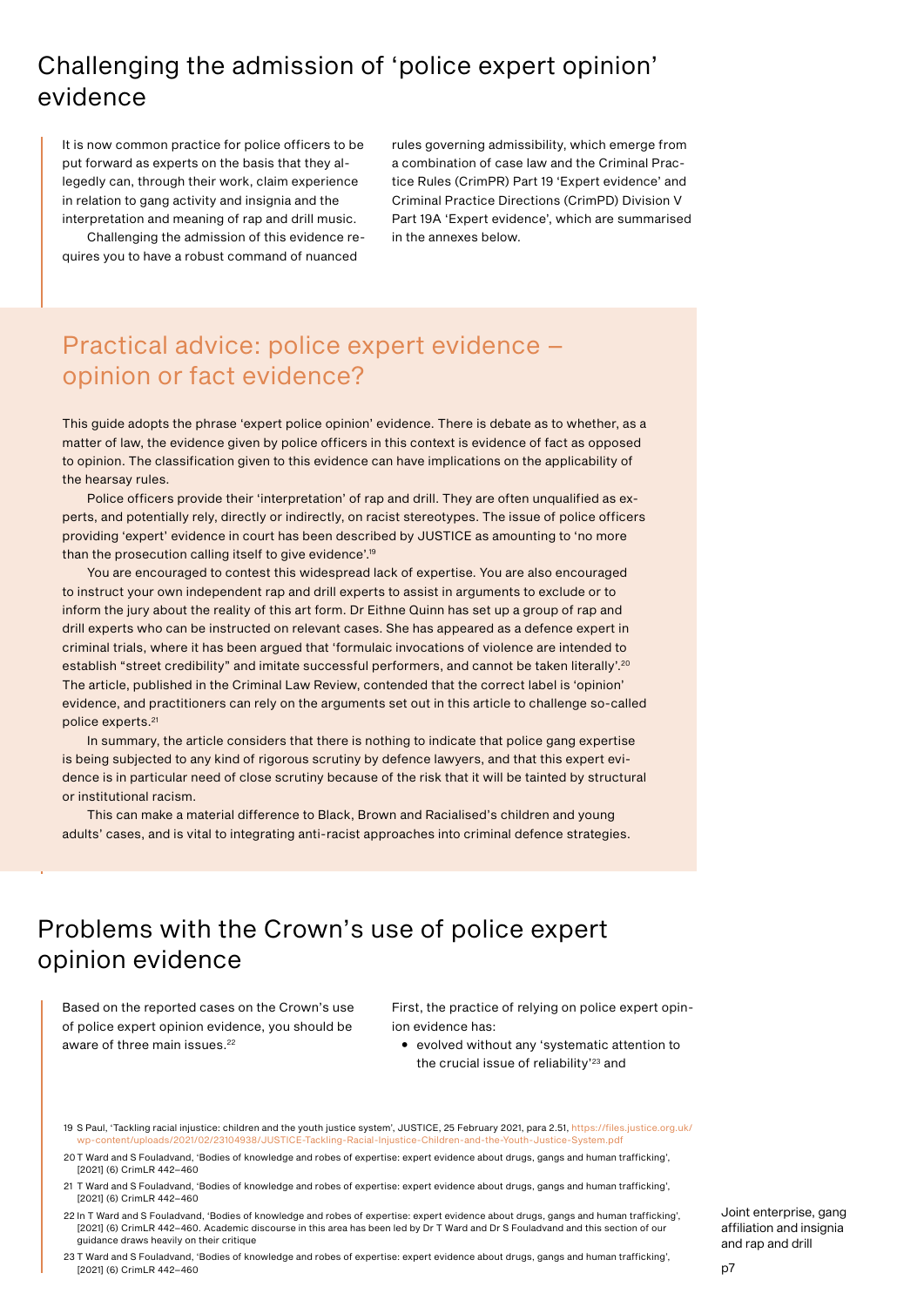• created a 'real danger' that the court is accepting 'unbalanced anecdotal experience' as expertise.<sup>24</sup>

Second:

- it does not seem that defence representatives are challenging the admissibility of police gang and rap/drill expert evidence successfully and
- the criminal bar is failing to take up the requirements of the 'new and more rigorous approach'25 of CrimPR Part 19 'Expert evidence' and CrimPD Division V Part 19A 'Expert evidence'26 (see the YJLC toolkit 'Instructing an expert'<sup>27</sup>).

Third, the impact of these failures is that racist narratives may be unchallenged in consequence:

'Even if an individual police expert is free of personal prejudice, the institutional "body of knowledge" on which they draw is one in which serious violence is much more likely to be identified as gang-related when it occurs in areas with high BAME [Black, Asian and minority ethnic] populations than when it occurs in predominantly White areas.'28

## The law: admissibility of police evidence as 'expert' evidence

The general principles governing admissibility of evidence are as follows:

- 1. A witness without formal credentials may be 'competent to provide the court with information likely to be outside the court's own knowledge and experience, given [their] experience and professional background'.29
- 2. The evidence given by an expert may draw on their body of knowledge in the field.<sup>30</sup> A witness:

'... must have made a sufficient study, whether by formal training or through practical experience, to assemble what can properly be regarded as a balanced body of specialised knowledge which would not be available to the tribunal of fact. … [C] are must be taken that simple, and not necessarily balanced, anecdotal experience is not permitted to assume the robe of expertise.'31

- 3. 'The robe of expertise' requires abiding by the duty of an expert to be impartial. To be impartial, the police officer must fully state:
	- any material that weighs against the proposition
	- the evidence on which the proposition being advanced is based.<sup>32</sup>
	- 4. Inferences from opinion evidence given by a police offer may be drawn if those inferences are:
		- relevant to the case and
		- $\bullet$  sufficiently reliable. $33$
- 5. Expert opinion evidence based on hearsay may be admissible under the 'body of knowledge' rule.
- 6. The expert evidence in question must satisfy the criteria of the CrimPR Part 19 'Expert evidence' and CrimPD Division V Part 19A 'Expert evidence, which imposed a 'new and more rigorous approach' to the admission of expert opinion evidence.

24 The principal argument advanced in T Ward and S Fouladvand, 'Bodies of knowledge and robes of expertise: expert evidence about drugs, gangs and human trafficking', [2021] (6) CrimLR 442–460

25 Professor Tony Ward and Dr Shahrzad Fouladvand, April 2021, cited in Keir Monteith QC, 'Rap and the State's double whammy: Lack of expert challenge to racist stereotyping', Garden Court Chambers, 10 May 2021, [www.gardencourtchambers.co.uk/news/rap-and-the](http://www.gardencourtchambers.co.uk/news/rap-and-the-states-double-whammy-lack-of-expert-challenge-to-racist-stereotyping)[states-double-whammy-lack-of-expert-challenge-to-racist-stereotyping](http://www.gardencourtchambers.co.uk/news/rap-and-the-states-double-whammy-lack-of-expert-challenge-to-racist-stereotyping)

26 Available at: [www.gov.uk/guidance/rules-and-practice-directions-2020](http://www.gov.uk/guidance/rules-and-practice-directions-2020)

- 27 'Instructing an expert a toolkit for lawyers and expert witnesses in criminal cases involving children', [https://yjlc.uk/resources/legal](https://yjlc.uk/resources/legal-guides-and-toolkits/instructing-expert-toolkit-lawyers-and-expert-witnesses)[guides-and-toolkits/instructing-expert-toolkit-lawyers-and-expert-witnesses](https://yjlc.uk/resources/legal-guides-and-toolkits/instructing-expert-toolkit-lawyers-and-expert-witnesses)
- 28 The central thesis of T Ward and S Fouladvand, 'Bodies of knowledge and robes of expertise: expert evidence about drugs, gangs and human trafficking', [2021] (6) CrimLR 442–460

29 Byrne v R [2021] EWCA Crim 107 at para 99

30 Myrers v The Queen (Bermuda) [2015] UKPC 40, [2016] AC 314; and R v Hodges [2003] EWCA Crim 290, [2003] 2 CrAppR 15. As agued in T Ward and S Fouladvand, 'Bodies of knowledge and robes of expertise: expert evidence about drugs, gangs and human trafficking', [2021] (6) CrimLR 442–460

31 Myers v The Queen (Bermuda) [2015] UKPC 40, [2016] AC 314 at para 58

32 Myers v The Queen (Bermuda) [2015] UKPC 40, [2016] AC 314 at para 60

33 Myers v The Queen (Bermuda) [2015] UKPC 40, [2016] AC 314; and Hodges [2003] EWCA Crim 290, [2003] 2 CrAppR 15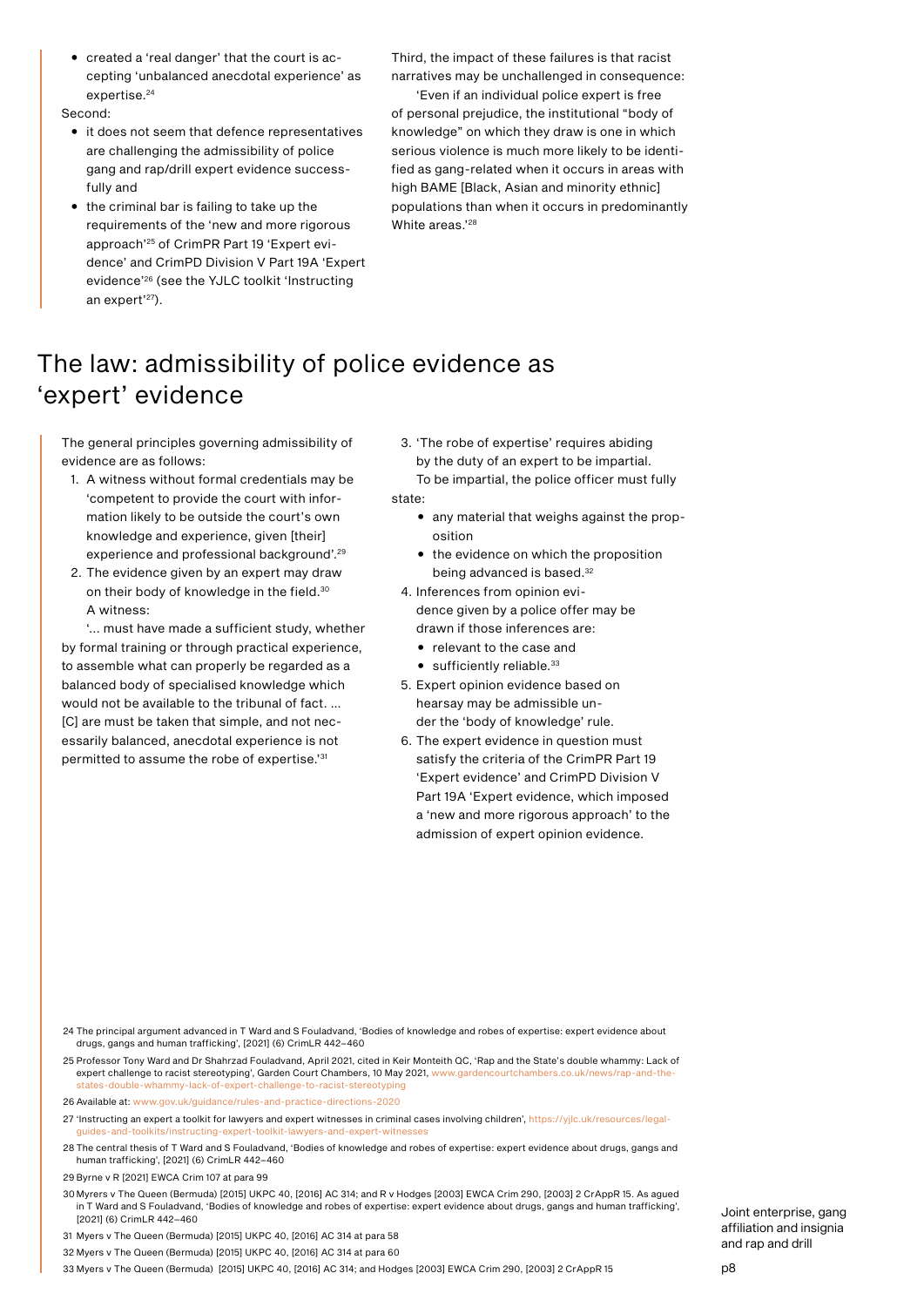## Practical advice: resisting the admission of police expert opinion by the Crown

#### You need to:

- 1. Consider the general principles of admissibility identified above.
- 2. Assess whether the police officer qualifies as an expert and gives a sufficiently reliable opinion for it to be admissible.

The CrimPD and CrimPR on expert evidence provide exceptionally detailed and helpful guidance as to both these matters. We have created checklists based on both, at Annex 1 and Annex 2 below, which you can use to frame you approach.

- 3. Consider whether the officer has the 'necessary expertise' to qualify as an expert.<sup>34</sup>
	- Be aware that the Court of Appeal has held that a police officer may be accepted as a socalled 'local expert' in relation to the interpretation of rap and drill lyrics.<sup>35</sup>
	- However, there was also recent guidance in the case of Dixon-Kenton,<sup>36</sup> which urges caution when an expert 'moves from the general and contextual to the particular'.37 The Court of Appeal held that the police officer in that case, despite his undoubted expertise in Lambeth gangs, was not entitled to assert, without more, that X or Y was a member of a particular (or any) gang. The court held that that opinion would have to be based on admissible evidence, which could be tested in the usual way and which also satisfied the requirements of the CJA 2003.
	- What does 'necessary expertise' look like? Academics draw a distinction between two forms of social expertise:
		- 1. Interactional expertise: The expertise that is gained from immersion in the way of life of a culture, to the extent that an expert gains 'tacit' knowledge of the culture's shared understandings, as compared with mere 'dictionary knowledge'.
		- 2. Street literacy: An ability to understand the literal meaning of a community's language without the tacit knowledge and context needed to evaluate its significance.
	- You should scrutinise a police expert opinion to establish whether it relies on interactional expertise or street literacy.<sup>38</sup>
	- In circumstances where an expert's experience is limited to street illiteracy, practitioners should consider arguing that this type of opinion is not admissible expert evidence.
	- You should make your argument on the basis of the CrimPR Part 19 'Expert evidence' and CrimPD Division V Part 19A 'Expert evidence'. For example, practitioners may wish to argue that an opinion based on 'street literacy':
		- is unreliable
		- is based on unjustifiable assumptions
		- is based on flawed data
		- relies on an inference or conclusion that has not been properly reached.

It has been argued that the 'unjustifiable assumption' that police experts may be making about rap and drill lyrics or videos is that they can be treated as literal statements of fact.<sup>39</sup>

- 4. Consider whether the officer has a 'balanced body of specialised knowledge' to qualify as an expert witness.<sup>40</sup>
	- Some of the points raised by the Court of Appeal in R v Brecani<sup>41</sup> can be usefully transposed to this context. The reasons why the court stated that Competent Authority caseworkers are not experts in human trafficking or modern slavery can also be used to challenge the admissibility of so-called prosecution 'expert evidence' in other cases, including police officers:

34 See R v O [2010] EWCA Crim 2985 35 R v O [2010] EWCA Crim 2985 36 [2021] EWCA Crim 673

37 [2021] EWCA Crim 673 at para 33

38 This point is advanced in T Ward and S Fouladvand, 'Bodies of knowledge and robes of expertise: expert evidence about drugs, gangs and human trafficking', [2021] (6) CrimLR 442–460. The concepts described in this article derive from research presented in the following articles: H Collins and M Evans, 'Rethinking expertise', University of Chicago Press, 2007, p23; H Collins, 'Language and practice' (2011) 41 Social Studies of Science 271, 282; J Ilan, 'Digital street culture decoded: why criminalizing drill music is illiterate and counterproductive', (2020) 60 Brit J Criminol 994; Collins and Evans, 'Rethinking expertise' (2007), pp22–23; E Nielson and A Dennis, 'Rap on trial: race, lyrics, and guilt in America', The New Press, 2019, pp131–137

39 As argued in T Ward and S Fouladvand, 'Bodies of knowledge and robes of expertise: expert evidence about drugs, gangs and human trafficking', [2021] (6) CrimLR 442–460

40As argued in T Ward and S Fouladvand, 'Bodies of knowledge and robes of expertise: expert evidence about drugs, gangs and human trafficking', [2021] (6) CrimLR 442–460

41 [2021] EWCA Crim 731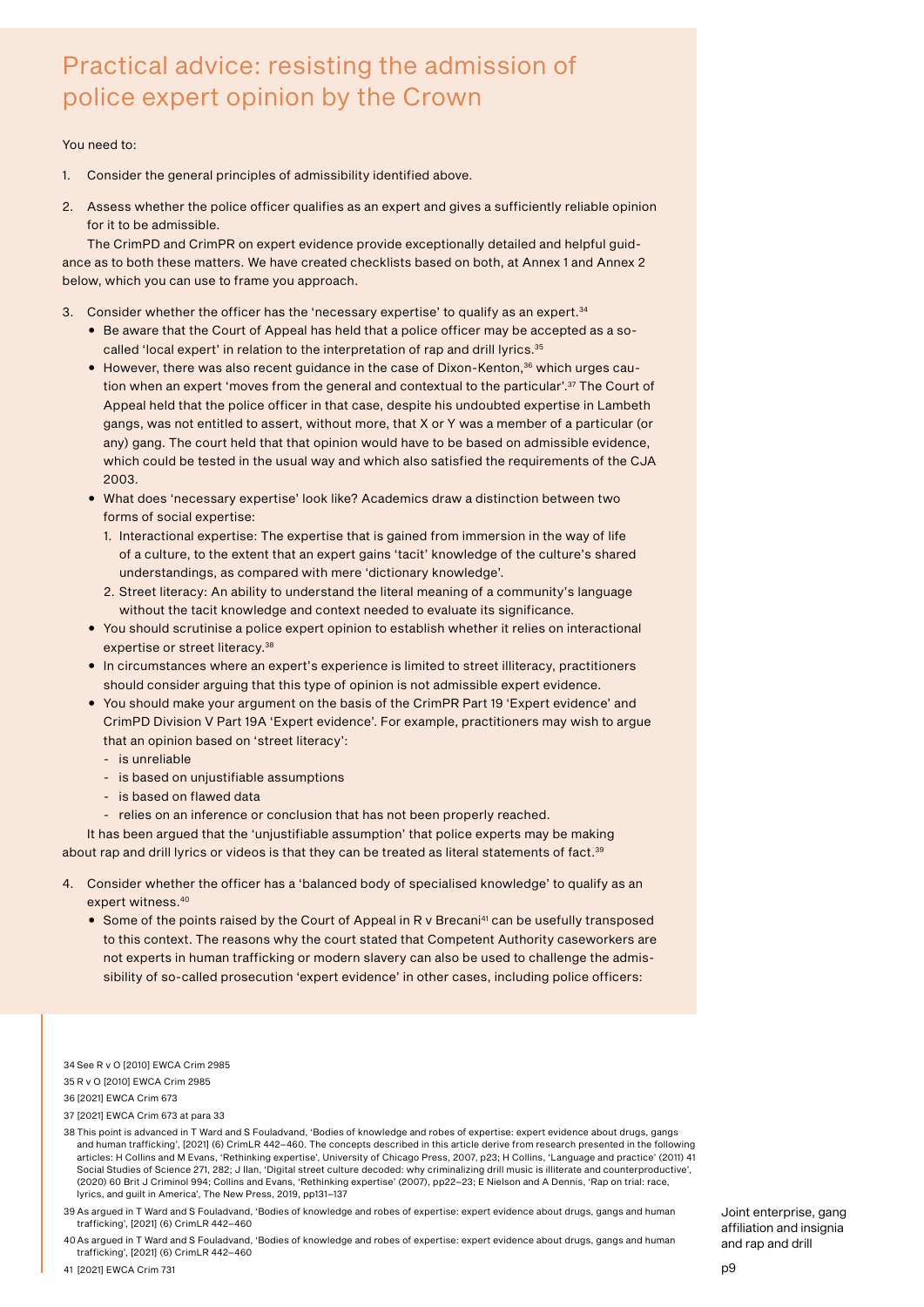'It is not sufficient to assume that because administrators are likely to gain experience in the type of decision-making they routinely undertake that, simply by virtue of that fact, they can be treated as experts in criminal proceedings.'42

- An officer's 'expert' opinion may lack the 'balanced body of specialised knowledge' identified as a key criterion in the authority of Myers.
- Examples of lack of balance include the following:
	- A situation where the police only watch videos made by people they suspect of gang membership and watch the videos looking for evidence that will confirm their suspicions. It is considered that in this scenario the 'selection and [the police] interpretation will be skewed in the direction of equating the use of language, dress and gestures associated with a particular gang with actual membership of the gang – as opposed to "braggadocio", the adoption of a "persona" or an attempt to establish "authenticity" in the eyes of a knowledgeable audience.'
	- The case of Awoyemi,<sup>43</sup> where the evidence is said to have been that various rap lyrics and gestures and videos 'established membership (and [in the case of one defendant] leadership) of the DAG gang ... the criminal nature of the gang, their attitude to firearms and serious gang violence'.44
	- Further, another video, from the same case, in which young men 'said to be' two of the defendants chanted 'Aggi DAG Mardi gang' and made various verbal and gestural allusions to violence, was said to establish the existence of the DAG gang, membership of it, the criminal nature of the gang.45
	- Where the evidence is admitted despite balance, it can be helpful to expose the officer's experience before the jury. Lay out the detail of it and show that, for example, it comes exclusively from narrow experience, ie law enforcement.

Academics have reached two conclusions of particular significance to practitioners in relation to, first, admissibility arguments generally and second, specifically regarding admissibility arguments relating to police expert evidence: 46

- 1. The inference that police experts seek to draw should be subject to the same scrutiny that scientific opinion evidence is subjected to – for instance, inferences as to the type of contact with an object that leads to DNA traces.
- 2. There is a heightened need for care given the racial implications of reliance on evidence of rap and drill music:

'The issue of balance is particularly important in this area because rap lyrics and videos are overwhelmingly used against young, Black defendants to construct a narrative that resonates with stereotypes about Black criminality. The genres of popular music and video that feature in trials are dominated by Black performers and audiences, so an over-literal interpretation which treats them as evidence of criminal activity will disproportionately tend to criminalise Black people, including people who might be guilty of nothing worse than adopting a criminal persona for purposes of entertainment.'47

44 Awoyemi v R [2016] EWCA Crim 668 para 9

45 Ibid

46 As argued in T Ward and S Fouladvand, 'Bodies of knowledge and robes of expertise: expert evidence about drugs, gangs and human trafficking', [2021] (6) CrimLR 442–460

<sup>42</sup> [2021] EWCA Crim 731 at para 54

<sup>43</sup> Awoyemi v R [2016] EWCA Crim 668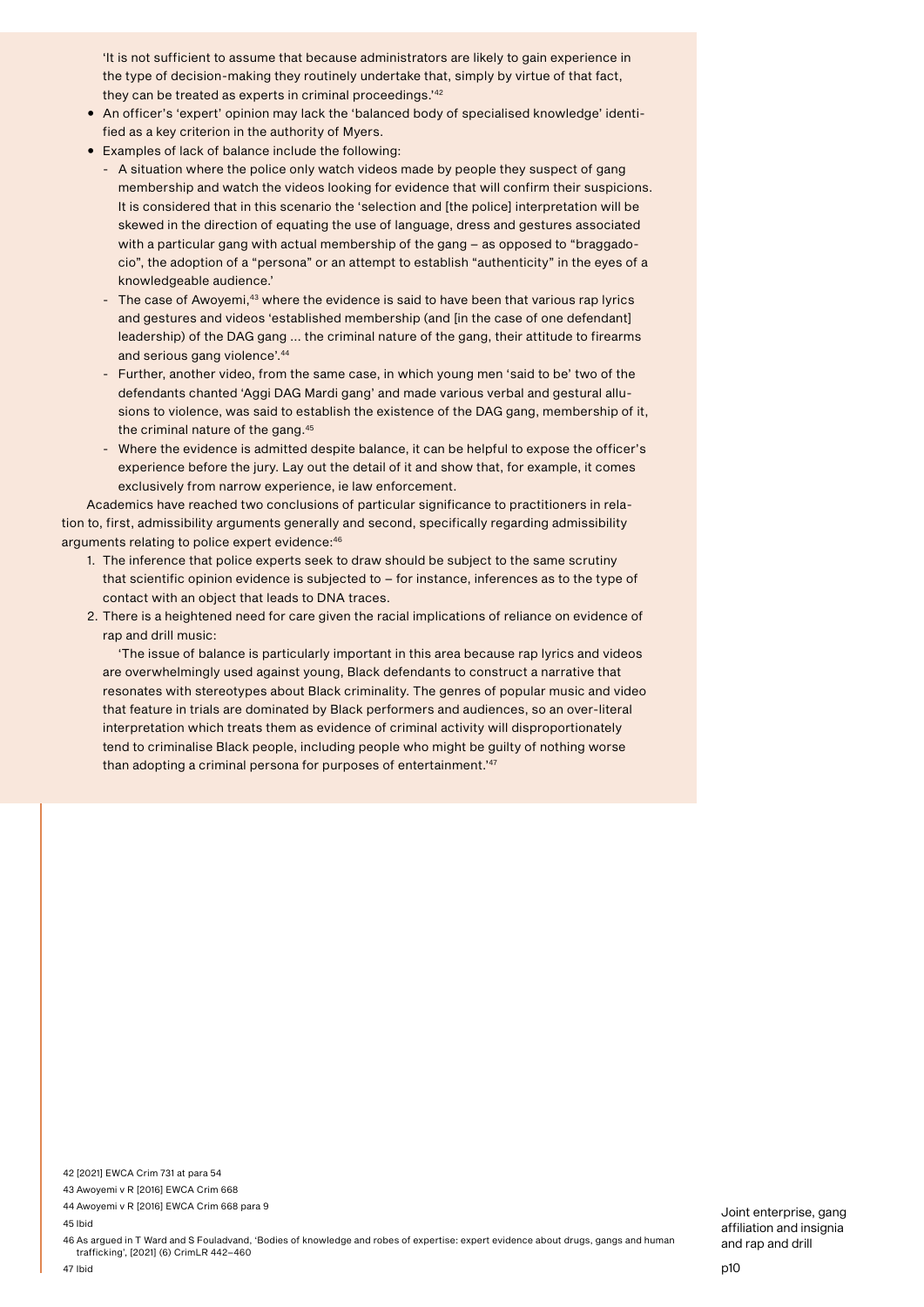## <span id="page-11-0"></span>Resisting the criminalisation of rap and drill in and outside the courtroom

In the wake of artists, activists and community organisers calling out the racialised criminalisation of rap and drill music, in both the US and in the UK, campaigning efforts have continued to widen. In 2020, Century Films' documentary 'Terms and Conditions' provided a voice to those who have a connection to drill music in the UK, exploring how it feels to belong to both a group marginalised by society and making music within a genre criminalised by the state. As the film asks: 'Does life imitate art, or does art imitate life?'48

As the discourse has developed, more and more public figures have joined calls to end the use of rap and drill lyrics as criminal evidence. In the US in January 2022, world-famous rappers and musicians including Jay-Z, Meek Mill and Kelly Rowland signed a letter supporting a proposed change in New York state law that would prevent rap lyrics from being used as evidence in criminal trials. One of the senators, Jamaal Bailey, who was behind the 'Rap Music on Trial' Bill, said that: 'The right to free speech is enshrined in our federal and state constitutions ... The admission of art as criminal evidence only serves to erode this fundamental right, and the use of rap and hip-hop lyrics in particular is emblematic of the systemic racism that permeates our criminal justice system.'49

Similarly, in the UK, lawyers and academics have called on the Crown Prosecution Service (CPS) to reconsider its guidance on the use of drill music. This resulted in the CPS engaging in a 'listening exercise' with academics, barristers, civil liberties groups and youth organisations to inform updated relevant guidance. The CPS's existing guidance for prosecutors states gangs are 'increasingly using drill music and social media to promote gang culture, glamorise the gang lifestyle and the use of weapons'.50 However, Dr Quinn has noted that any new guidance must instead work to restrict the use of rap and drill in courtrooms, with a first step being for the CPS to remove rap from their 'so-called "gangs" guidance' and calling for a similar law to the 'Rap Music on Trial' Bill in the US to be introduced in the UK.<sup>51</sup>

Practitioners reading this guide should therefore consider not only what they can do to resist the racialised criminalisation of rap/drill music inside courtrooms across the country, but how their knowledge, skills and insight can inform broader campaigns outside of the judicial system. From advocating for policy change, to engaging in grassroots art and activism, lawyers should form part of a collective anti-racist struggle in this context and beyond it, to truly dismantle systemic anti-Blackness and racism in UK criminal courts.

48 'Terms and Conditions: A UK Drill Story', GRM Daily, [www.youtube.com/watch?v=kno5T4y5SBY](http://www.youtube.com/watch?v=kno5T4y5SBY)

49 B Beaumont-Thomas, 'Stars including Jay-Z call for the end to use of rap lyrics as criminal evidence', The Guardian, 19 January 2022, [www.theguardian.com/music/2022/jan/19/stars-including-jay-z-call-for-end-to-use-of-rap-lyrics-as-criminal-evidence](http://www.theguardian.com/music/2022/jan/19/stars-including-jay-z-call-for-end-to-use-of-rap-lyrics-as-criminal-evidence)

50'Decision making in "gang" related offences', CPS, updated 4 November 2021, [www.cps.gov.uk/legal-guidance/gang-related-offences](http://www.cps.gov.uk/legal-guidance/gang-related-offences-decision-making)[decision-making](http://www.cps.gov.uk/legal-guidance/gang-related-offences-decision-making)

51 'CPS to review guidance on using drill music as evidence', BBC News, 24 January 2022, [www.bbc.co.uk/news/uk-england](http://www.bbc.co.uk/news/uk-england-nottinghamshire-60070345)[nottinghamshire-60070345](http://www.bbc.co.uk/news/uk-england-nottinghamshire-60070345)

Resisting the criminalisation of rap and drill in and outside the courtroom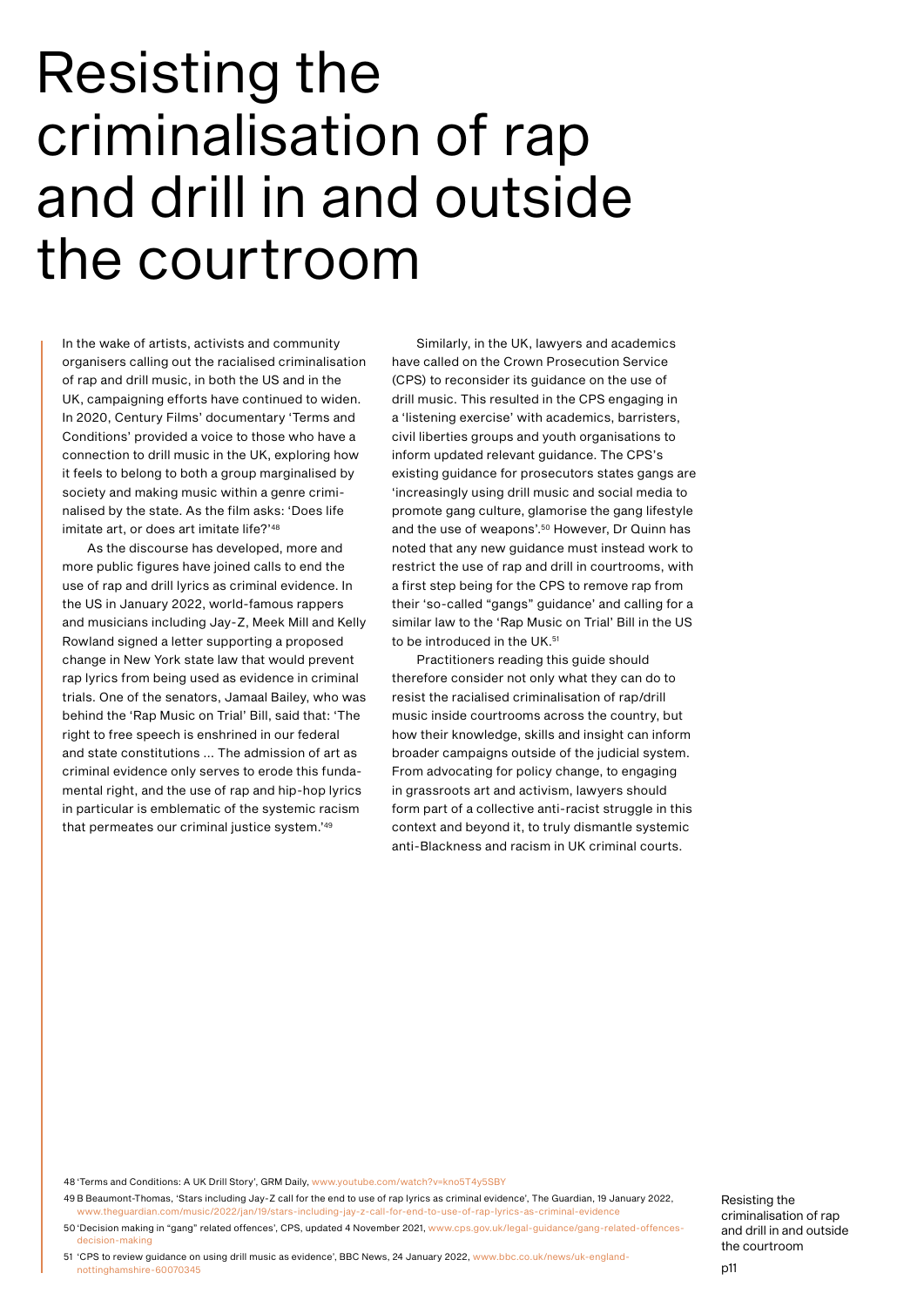## <span id="page-12-0"></span>Annexes

CrimPR Part 19 and CrimPD Division V Part 19A provide detailed and helpful guidance on expert evidence.52 The following are checklists we have created based on these, which you can use to frame your approach.

## Annex 1 – Police expert opinion evidence: admissibility checklist

The rules set out in CrimPR Part 19 'Expert evidence' provide a framework through which you may scrutinise police expert opinion evidence and identify objections to admissibility. You should

consider whether the evidence meets the following criteria – which are simply the rules that you are likely to find most instructive, re-framed as questions.

## Police expert opinion evidence: admissibility checklist

#### Expert's duty to the court

- Does the expert meet the duty of the overriding objective:
	- a. by giving opinion which is–
		- i. objective and unbiased, and
		- ii. within the expert's area or areas of expertise. $53$
- Has the expert satisfied their duty:<sup>54</sup>
	- a. to define their area or areas of expertise–
	- i. in their report, and
	- ii. when giving evidence in person;
	- b. when giving evidence in person, to draw the court's attention to any question to which the answer would be outside the expert's area or areas of expertise;
	- c. to inform all parties and the court if the expert's opinion changes from that contained in a report served as evidence or given in a statement; and
	- d. to disclose to the party for whom the expert's evidence is commissioned anything–
		- i. of which the expert is aware, and
		- ii. of which that party, if aware of it, would be required to give notice under CrimPR 19.3(3)(c).

#### Admissibility rules

- Has the Crown served with the report notice (the document serving the report) of anything of which the party serving it is aware which might reasonably be thought capable of: a. undermining the reliability of the expert's opinion, or
	- b. detracting from the credibility or impartiality of the expert.<sup>55</sup>
- Has the defence been given disclosure of and/or a reasonable opportunity to inspect:
- a. a record of any examination, measurement, test or experiment on which the expert's findings and opinion are based, or that were carried out in the course of reaching those findings and opinion, and
- b. anything on which any such examination, measurement, test or experiment was carried out.56

52 Available at: [www.gov.uk/guidance/rules-and-practice-directions-2020](http://www.gov.uk/guidance/rules-and-practice-directions-2020) 53 CrimPR 19.2(1)(a) 54 CrimPR 19.2(3)(a)–(d)

55 CrimPR 19.3(3)(c) 56 CrimPR 19.3(3)(d)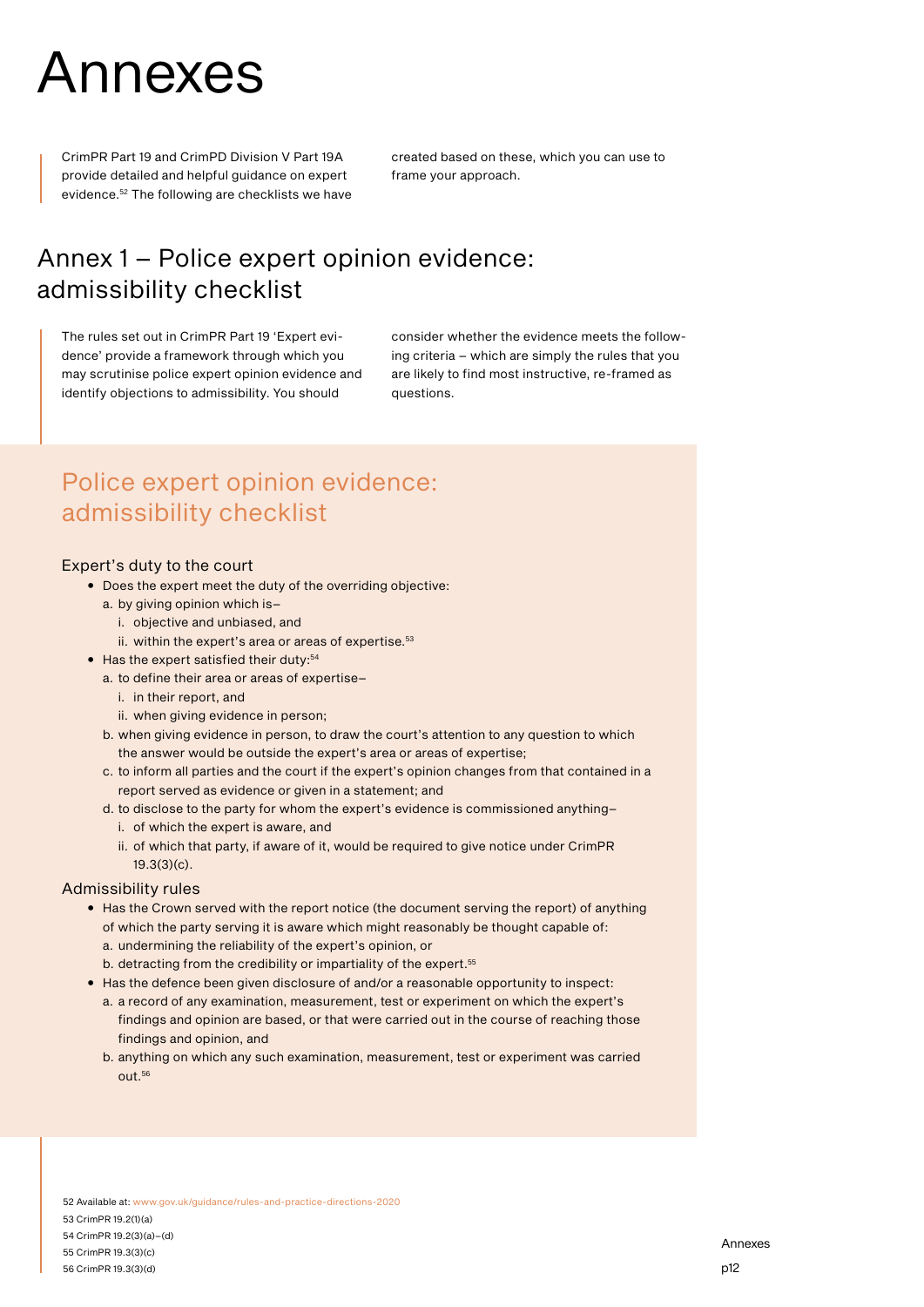#### Expert's report: contents

- Does the report give details of the expert's qualifications, relevant experience and accreditation?<sup>57</sup>
- Does the report give details of any literature or other information which the expert has relied on in making the report?<sup>58</sup>
- Does the report contain a statement setting out the substance of all facts given to the expert which are material to the opinions expressed in the report, or upon which those opinions are based?59
- The Court of Appeal has held that it is 'critical' that the party calling the expert ensures that their expert is discharging their duty to the court in this regard.<sup>60</sup>
- Does the report contain a summary of the conclusions reached?<sup>61</sup>
- Does the report contain a statement that the expert understands an expert's duty to the court, and has complied and will continue to comply with that duty?<sup>62</sup>
- Does the report contain the same declaration of truth as a witness statement?<sup>63</sup>
- Does the report make clear which of the facts stated in the report are within the expert's own knowledge?64
- Where the expert has based an opinion or inference on a representation of fact or opinion made by another person for the purposes of criminal proceedings (for example, as to the outcome of an examination, measurement, test or experiment), does the report: a. identify the person who made that representation to the expert?
	- b. give the qualifications, relevant experience and any accreditation of that person? and
	- c. certify that that person had personal knowledge of the matters stated in that representation?<sup>65</sup>
- Where there is a range of opinion on the matters dealt with in the report, does the report: a. summarise the range of opinion? and
	- b. give reasons for the expert's own opinion?<sup>66</sup>
- If the expert is not able to give an opinion without qualification, does the report state the qualification?67
- Does the report include such information as the court may need to decide whether the expert's opinion is sufficiently reliable to be admissible as evidence?<sup>68</sup> The Court of Appeal has held that it is 'critical' that the party calling the expert ensures that their expert is discharging their duty to the court in this regard.<sup>69</sup>
- Does the report contain a summary of the conclusions reached?70
- Does the report contain a statement that the expert understands an expert's duty to the court, and has complied and will continue to comply with that duty?<sup>71</sup>
- Does the report contain the same declaration of truth as a witness statement?<sup>72</sup>

 CrimPR 19.4(a) CrimPR 19.4(b) CrimPR 19.4(c) 60Byrne v R [2021] EWCA Crim 107 at para 100 CrimPR 19.4(i) CrimPR 19.4(j) CrimPR 19.4(k) CrimPR 19.4(d) CrimPR 19.4(e) CrimPR 19.4(f) CrimPR 19.4(g) CrimPR 19.4(h) Byrne v R [2021] EWCA Crim 107 at para 100 CrimPR 19.4(i) CrimPR 19.4(j) CrimPR 19.4(k)

Annexes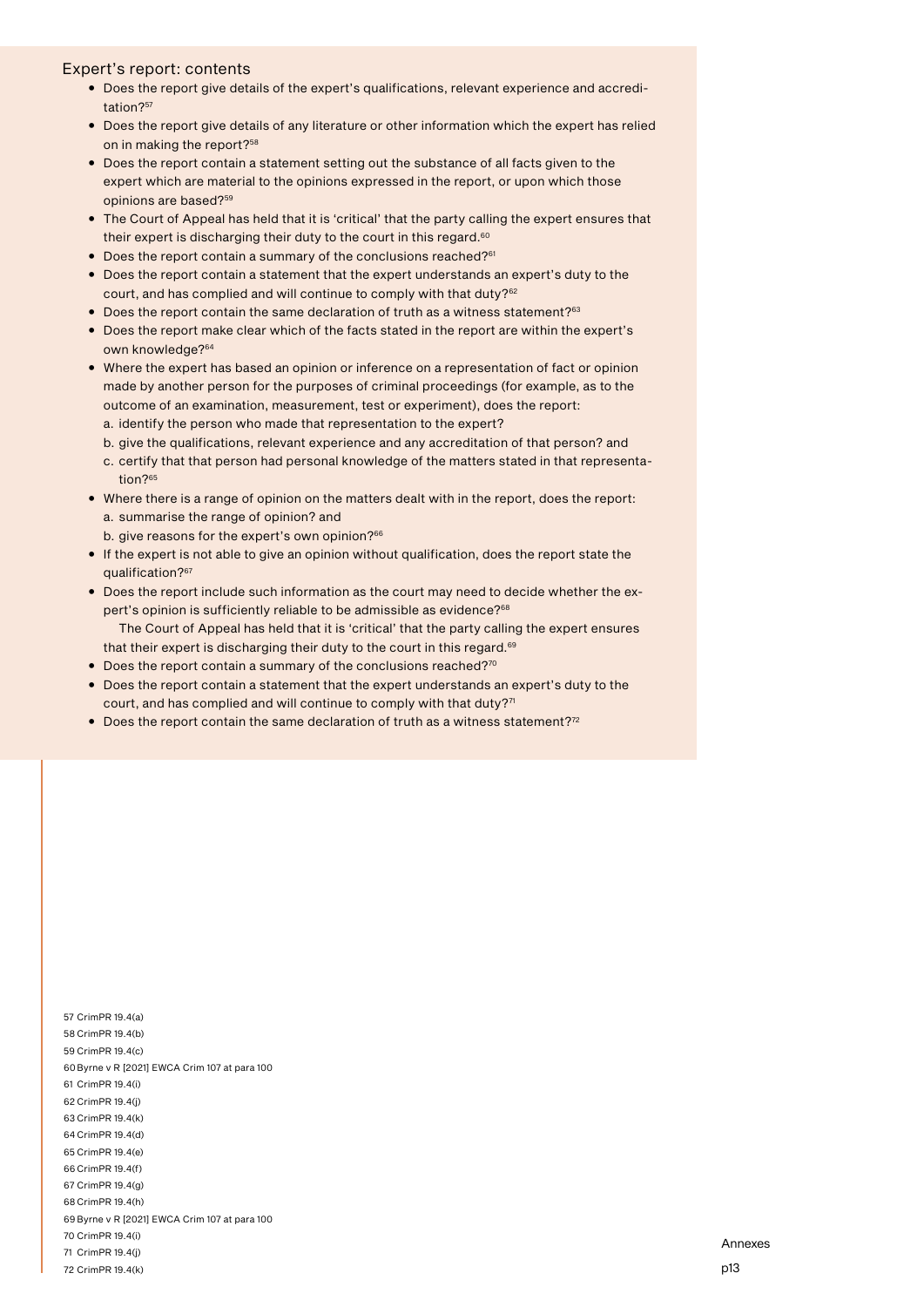## Annex 2 – Assessing reliability

The following checklist is based on guidance in the CrimPD Division V Part 19A 'Expert evidence'.

## Assessing reliability: checklist

Factors which the court may take into account in determining the reliability of expert opinion, and especially of expert scientific opinion, include:<sup>73</sup>

- the extent and quality of the data on which the expert's opinion is based, and the validity of the methods by which they were obtained
- if the expert's opinion relies on an inference from any findings, whether the opinion properly explains how safe or unsafe the inference is (whether by reference to statistical significance or in other appropriate terms)
- if the expert's opinion relies on the results of the use of any method (for instance, a test, measurement or survey), whether the opinion takes proper account of matters, such as the degree of precision or margin of uncertainty, affecting the accuracy or reliability of those results
- the extent to which any material upon which the expert's opinion is based has been reviewed by others with relevant expertise (for instance, in peer-reviewed publications), and the views of those others on that material
- the extent to which the expert's opinion is based on material falling outside the expert's own field of expertise
- the completeness of the information which was available to the expert, and whether the expert took account of all relevant information in arriving at the opinion (including information as to the context of any facts to which the opinion relates)
- if there is a range of expert opinion on the matter in question, where in the range the expert's own opinion lies and whether the expert's preference has been properly explained
- whether the expert's methods followed established practice in the field and, if they did not, whether the reason for the divergence has been properly explained.

Additionally, when considering reliability, and especially the reliability of expert scientific opinion, the court should be astute to identify potential flaws in such opinion which detract from its reliability, such as:<sup>74</sup>

- being based on a hypothesis which has not been subjected to sufficient scrutiny (including, where appropriate, experimental or other testing), or which has failed to stand up to scrutiny
- being based on an unjustifiable assumption
- being based on flawed data
- relying on an examination, technique, method or process which was not properly carried out or applied, or was not appropriate for use in the particular case or
- relying on an inference or conclusion which has not been properly reached.